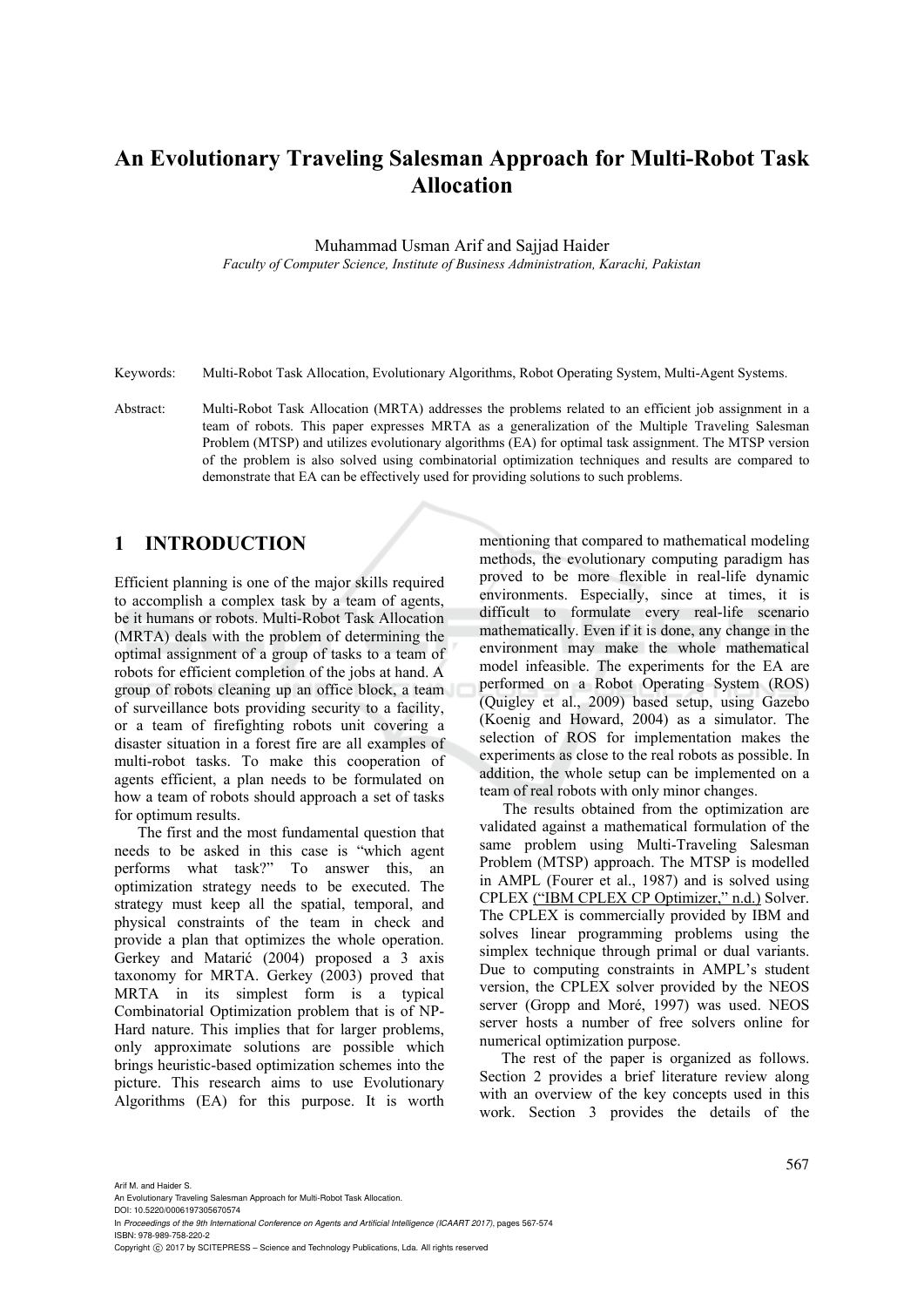experimental setup. Section 4 analyses the results obtained. Finally, Section 5 discusses the findings of the research and provides future research directions.

# **2 LITERATURE REVIEW**

# **2.1 Overview of MRTA**

MRTA is the study of efficient task allocation for multi-robot teams. It was classified by Gerkey and Matarić (2004) on a three axis taxonomy. The taxonomy differentiates among (a) Type of Robot: Single Task Robot (ST) and Multiple Task Robots (MT) (b) Task type: Single Robot Tasks (SR) and Multiple Robot Tasks (MR) and (c) Arrival Time of the task: Instantaneous Arrival (IA) and Time Extended (TE). According to this taxonomy, the most basic and the most researched distribution is the Single Task - Single Robot - Instantaneous Arrival (ST-SR-IA).

In an organizational paradigm, MRTA techniques could be distributed into two types, namely, centralized and distributed. Centralized techniques comprise of a central planning unit which has the knowledge of the whole environment. Information about the number of jobs at hand, positions of every robot, the current task list of every robot, etc. are available to the central unit. Global communication is needed for sharing all the information with the central station. The centralized techniques have the advantage of providing the optimal solution all the time. Such systems are widely used for MRTA (Al-Yafi et al., 2009). Centralized systems, however, suffer in robustness and overhead of communication. Distributed techniques, on the other hand, have no centralized agent, and the authority of task allocation is dispersed amongst the agents. Depending upon the technique used, robots in a distributed system might act completely independent or occasionally share some information with other robots for plan optimization. Distributed planning might not provide with the optimal solution, but do not need global communication, and have a high degree of robustness and scalability (Parker, 1998). All the MRTA techniques present in the literature can be distributed into the following four major approaches which are briefly discussed in the sequel:

- (a) Behaviour Based
- (b) Market Based
- (c) Combinatorial Optimization Based
- (d) Evolutionary Algorithm Based

### **2.1.1 Behaviour based Approaches**

These are distributed solution approaches which incorporate some form of mathematical or heuristic based action selection mechanism in the robot. Based on a reluctance or willingness like feature, the mechanism decides if the robot should consider a particular job or not. ALLIANCE (Parker, 1998), and BLE (Werger and Matarić, 2000) are good examples of these schemes. Behavior-based techniques enjoy the basic advantages of distributed systems and require no communication at all. Since the plans executed by robots are local in nature and lack any interaction at the global level, these techniques at times fail to provide the best solutions and usually come up with approximate solutions.

# **2.1.2 Market-based Approaches**

The market-based approach is another distributed approach which works on an auction-based mechanism. Usually, a bid is requested from all the interested robots to attempt an available task. The bid majorly corresponds to the cost (in terms of the required resources) the robot expects to incur while attempting the task. When all the bids have been received, the task is assigned to the best bidder. It must be stated that comparative studies (Badreldin et al., 2013) have found auction based schemes to struggle in performance when compared with other approaches. Hybrid schemes have also been explored that work in combination with techniques such as reinforcement learning (Kose et al., 2004) and combinatorial optimization (Hunsberger and Grosz, 2000) for improved results.

# **2.1.3 Combinatorial Optimization based Approaches**

Gerkey and Matarić (2003) showed that ST-SR type MRTA problems are instances of Optimal Assignment Problem (OAP) (Gale, 1960). This is the only distribution of the MRTA taxonomy that is polynomially solvable; all the remaining problems are NP-hard. Despite the fact that exact solutions of the ST-SR distribution exist and can be achieved in finite time, suboptimal techniques have been proposed in the literature mainly because the expansibility and efficiency of combinatorial optimization based approaches are weak. The two popular techniques that have been used in this case of MRTA are linear programming (Atay and Bayazit, 2006) and Optimal Auction Algorithms (Berhault et al., 2003).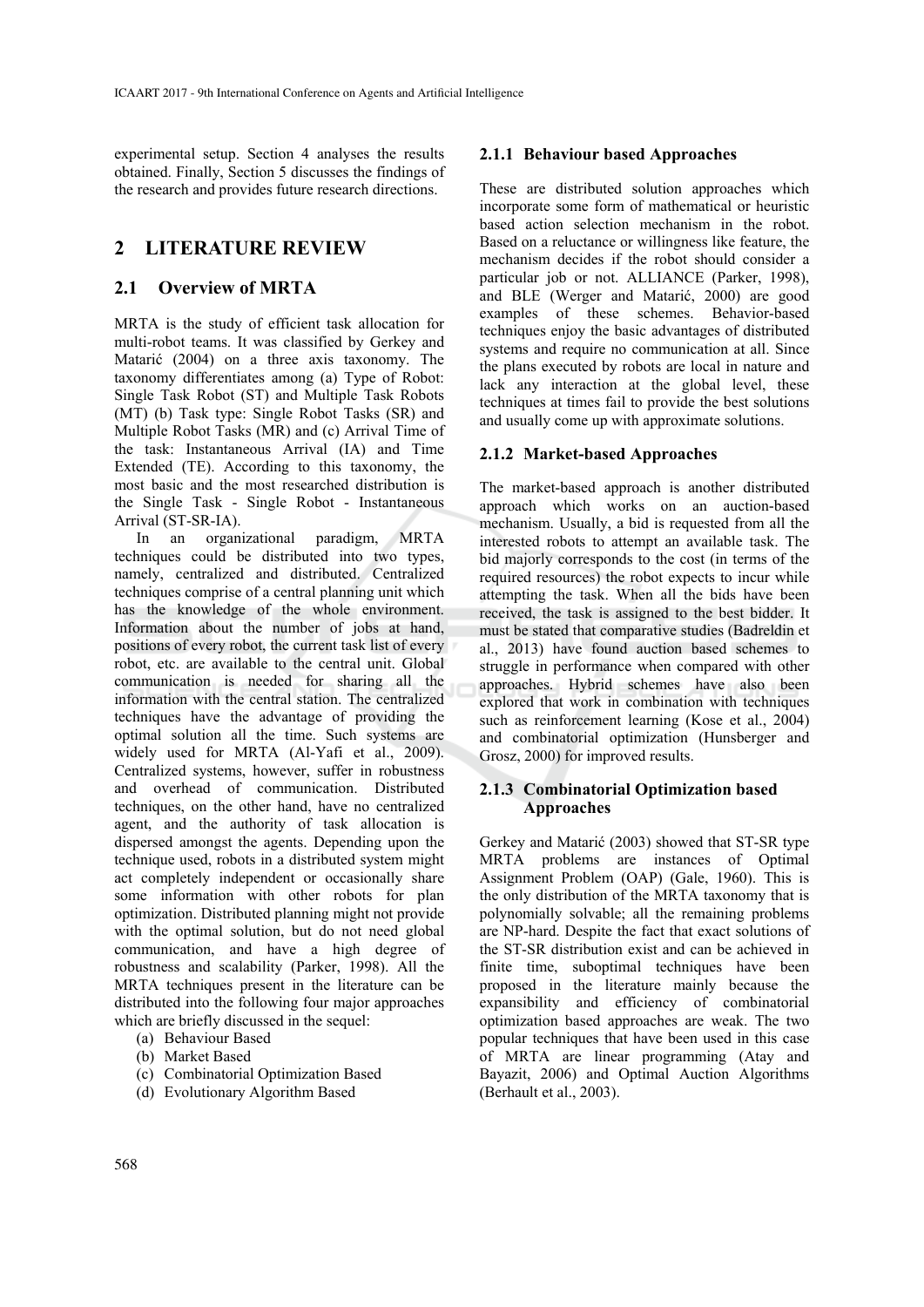# **2.1.4 Evolutionary Algorithm based Approaches**

Evolutionary algorithms are population-based optimization schemes, inspired by Darwin's theory of evolution, that comprise of a population of solutions optimized using evolutionary operators such as selection, reproduction, mutation, and recombination.

The algorithm starts with a population of randomly initiated solutions. It aims to improve solution quality over a period of several generations. A balance is kept in every generation between exploring and exploiting the solution space through the crossover and mutation operators. Evolutionary techniques are quite famous and successful in solving problems such as MRTA. For example, (Shea et al., 2003) uses a genetic algorithm to provide a solution for multiple target tracking by a group of robots. (Jones et al., 2011) also used a genetic algorithm for a time extended task assignment in a disaster situation. This paper uses EA based optimization for multi-robot task assignment. There are three major components of an EA which need to be taken care of while designing an effective optimization scheme. These three components are explained below:

#### **Chromosome Encoding**

MTSPs are usually encoded for EA using 3 basic formats: single chromosome technique, two chromosome technique, and two part chromosome technique. All three representation are shown in Figure 1.

Having *n* jobs at hand to be attempted by *m* robots, the single chromosome representation represents the complete solution using a single chromosome which is  $n + m - 1$  in length. Figure 1a provides a possible representation of single chromosome scheme. The solution comprises of *m* sub-tours, one for each robot, each of which is identified by a marker (negative numbers in this case). All the sub-tours combined should be a permutation of *n* jobs. Jobs are visited by the robots in the order by which they appear in the chromosome. The second encoding scheme (Figure 1b) uses two chromosomes of length *n* to represent a single solution. The first chromosome represents a permutation of jobs to be attempted whereas the second chromosome gives information regarding the robot attempting a particular job from chromosome 1. The index of a job represents the order in which it will be attempted by the robot responsible for it.

Carter and Ragsdale (2006) highlight the lacking of these two schemes and propose the two-part chromosome representation (Figure 1c). The twopart chromosome has one portion having a permutation of the jobs to be attempted, and the other portion representing the number of jobs assigned to each robot from the first portion. The chromosome length is  $n + m$ , *n* for the first portion and *m* for the second. This representation needs no markers for isolating the two portions, as it could be done on the basis of length. This paper uses the two part chromosome representation for the ST-SR-IA type of MRTA problem.

|                                                        | 9  | 12             | 3              | 4 | $-1$           | 7 | 8  | 5              | $-2$           | 11 | 2            | 6 | 10 |   |
|--------------------------------------------------------|----|----------------|----------------|---|----------------|---|----|----------------|----------------|----|--------------|---|----|---|
| (a) Single Chromosome representation, 12 Jobs 3 Robots |    |                |                |   |                |   |    |                |                |    |              |   |    |   |
|                                                        |    |                |                |   |                |   |    |                |                |    |              |   |    |   |
| Jobs:                                                  | 10 | 12             | 3              | 5 | 8              | 6 | 11 | 9              | 2              | 4  | $\mathbf{1}$ | 7 |    |   |
| <b>Robots:</b>                                         | 1  | $\overline{2}$ | $\overline{2}$ | 1 | 3              | 1 | 3  | $\overline{2}$ | $\overline{2}$ | 3  | 1            |   |    |   |
| (b) Two Chromosome representation                      |    |                |                |   |                |   |    |                |                |    |              |   |    |   |
|                                                        |    |                |                |   |                |   |    |                |                |    |              |   |    |   |
| 1                                                      | 9  | 12             | 3              | 4 | $\overline{7}$ | 8 | 5  | 11             | $\overline{2}$ | 6  | 10           | 5 | 4  | 3 |
| (c) Two-Part Chromosome representation                 |    |                |                |   |                |   |    |                |                |    |              |   |    |   |



#### **Evolutionary Operators**

A balanced exploration and exploitation of the solution space ensure good results in EA. Crossover and mutation have to be smartly designed and customized according to the problem, for them to be effective. (Carter, 2003; Yuan et al., 2013) highlight the limitations of conventional crossover operators when applied to the two-part chromosome representation. Carter (2003) emphasizes the importance of further exploration whereas (Yuan et al., 2013) presents a new crossover operator called the Two-part crossover (TCX), used with mutation, to achieve better results. TCX shows better results when compared with conventional crossover schemes (Yuan et al., 2013). This paper uses the TCX operator for an effective explorative crossover.

#### **Fitness Function**

Fitness function guides the search direction of EA as it aims to obtain a good solution. The fitness function judges the effectiveness of the proposed solution. It helps the EA not only differentiate between good and bad solutions but also helps in moving from one generation to another. The crossover, mutation, and selection operators of an EA all depend on the fitness function, either directly or indirectly.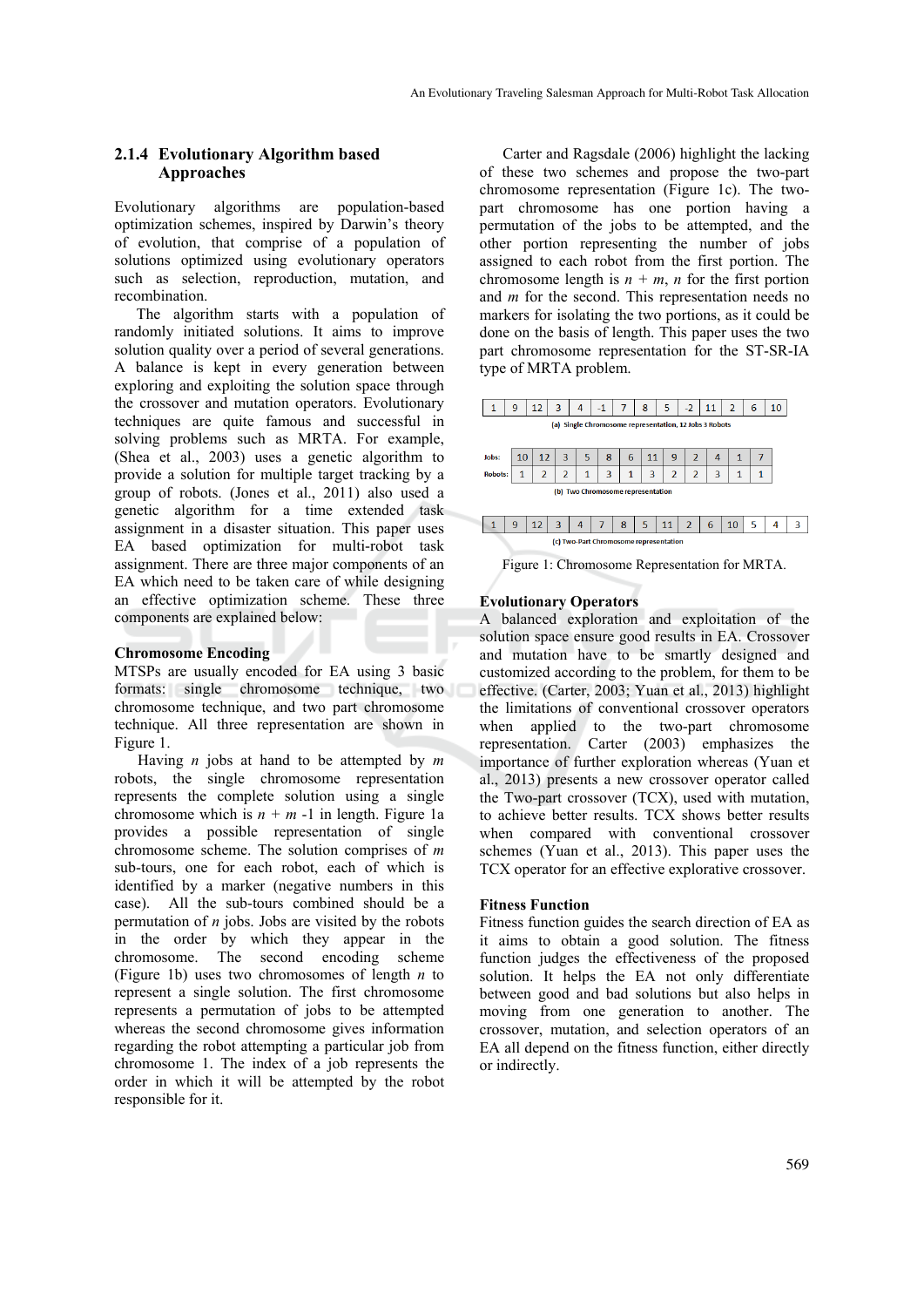# **3 PROBLEM FORMULATION**

It is generally suggested that problem formulation plays a vital role towards getting desirable results from an EA. This paper takes advantage of the similarities the ST-SR-IA problem distribution has with MTSP by formulating it as a generalization of MTSP. This section explains the structure of the representation used for solving the MRTA.



## **3.1 Multiple Traveling Salesman Problem**

MTSP is an extension of the famous traveling salesman problem (TSP). With *n* cities to be visited, the MTSP seeks *m* tours, one for each salesman  $(n \geq$ *m*) traveling to each city only once. Even the simple TSP falls under the NP-complete (Junjie and Dingwei, 2006) class of problems. Although exact solution approaches for MTSP exist, but due to its NP-hard nature, the combinatorial complexity increases for large sized problems. Heuristic based methods are a popular choice in such cases. Amongst heuristic based methods, EA is successful and widely used. Due to its structure, MTSP could be generalized to solve a number of similar problems. Problems such as vehicle routing problem (Park, 2001) and job scheduling (Carter and Ragsdale, 2002) provide promising results when modeled as MTSP. This research uses MTSP for

formulating the structural representation of MRTA to be optimized by EA. The MTSP based representation is also later used for validating the EA results by solving the MTSP through combinatorial optimization based technique.

# **3.2 Evolutionary Algorithm**

As already discussed in Section 2, chromosome encoding, evolutionary operators, and fitness function are the three most important factors of an EA for achieving effective results.

The two-part chromosome technique is used in this paper for solving the ST-SR-IA type MRTA problem. The first part represents a permutation of all the jobs, while the second part represents the set of jobs to be executed by each robot. The position of the job in the permutation represents the order in which they are to be executed. Figure 1c represents a solution where the first robot attempts 5 jobs in the order 1-9-12-3-4, the second robot has 4 jobs to do in the order 7-8-5-11, and the third robot will perform 3 jobs in the order 2-6-10.

As already discussed in Section 2, the TCX (Yuan et al., 2013) shows better results when compared with conventional crossover scheme for a two-part chromosome representation. The working of the TCX is illustrated in Figure 2. TCX is a 5 step operation that takes 2 parents and produces 2 offspring. The figure represents chromosomes for a 12 task problem with 3 robots. AТ

Mutation is as important as crossover in an EA because it keeps genetic diversity in the population alive. The algorithm uses inverse mutation for this purpose. Inverse mutation picks a sub-tour randomly from the first portion of the two-part chromosome and inverts it. No mutation is applied to the second portion of the chromosome.

The fitness function is concerned with the total distance the team has to cover in order to complete all the tasks. Since we are concerned with reducing the team's efforts to accomplish all the tasks at hand, this becomes a minimization problem. Hence, the fitness function comprises of a simple sum of Euclidean distance calculation for each robot. In other words, for every robot, the sub-tours presented by the chromosome are worked through once and the total distance traveled by all the robots combined acts as the fitness function.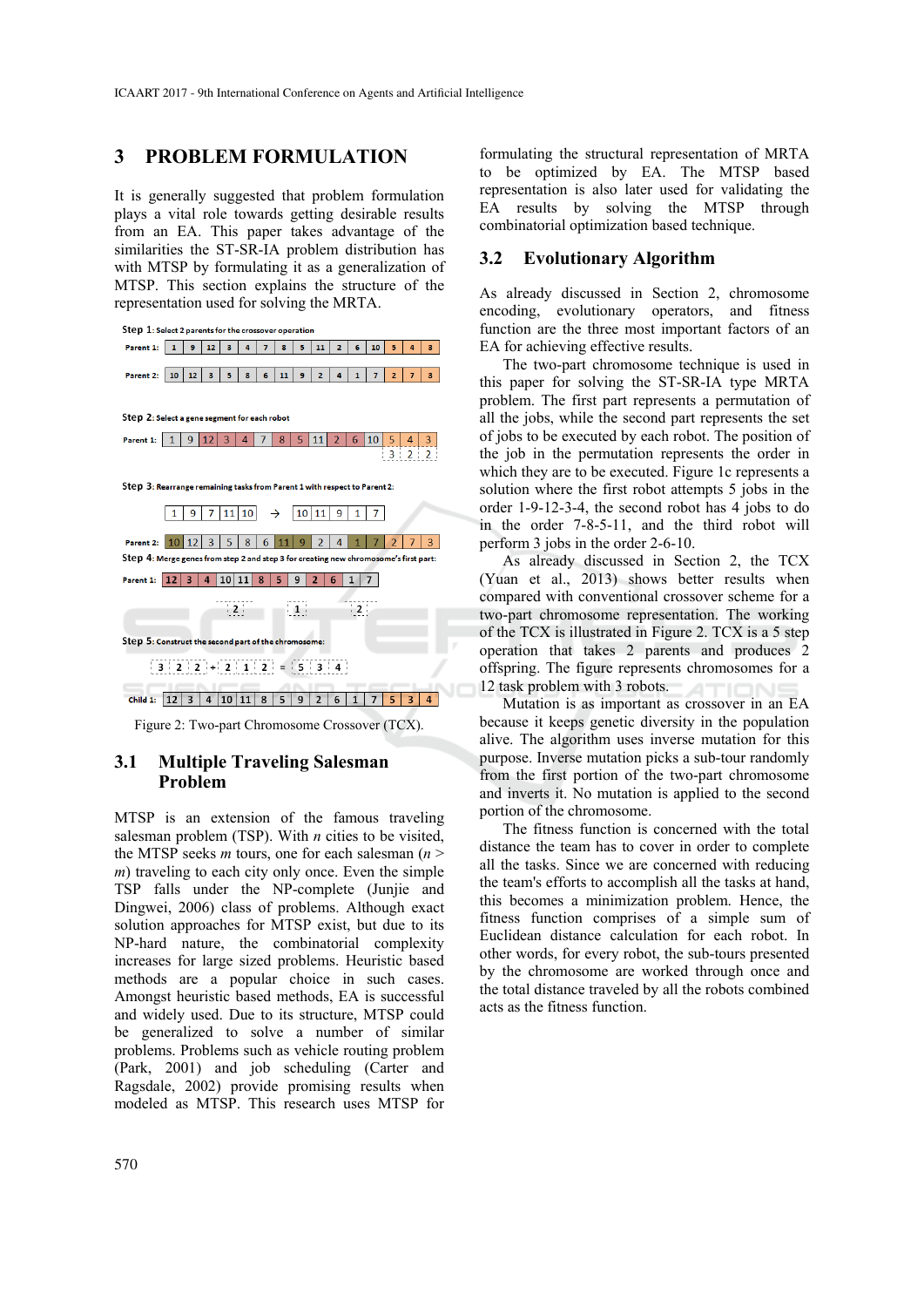# **4 EXPERIMENTAL EVALUATION**

### **4.1 Simulation**

The experiments were performed on a powerful open-source simulator, Gazebo, which provides an accurate simulation environment for population of robots with a robust physics engine. A team comprising of three Turtlebots (Garage, 2011) was used for these experiments. Turtlebot is a low-cost open-source robot, comprising of (a) depth camera that allows the robot to see in 3D (b) a mobile base which has bumper sensors and (c) two differential drive motors which help the robot move. During the experiments, each Turtlebot was initiated as an individual ROS node having its independent navigation using the depth camera. The navigation not only planned the robot's path for stationary goals but also kept the dynamic obstacles (other robots) in consideration.

The simulation was carried out on a preloaded map of 7 x 7 meters. The locations of the jobs were provided at the start of the algorithm as the paper only focuses on Instantaneous Arrival (IA) type of problem. For simplicity, the robot had to just visit the job location in order to get it counted as complete. Only one robot had to visit a job location as the jobs are SR (Single robot) in nature. Random job locations were generated for this purpose. Any solution which was unable to complete even a single job from the job set was considered invalid and was removed from the population.

# **4.2 EA Implementation**

The TCX operator with a conventional mutation operator for exploration and exploitation was used. To further improve the exploration and exploitation components and to prevent the algorithm from getting stuck at local minima, an Artificial Immune System (AIS) (Hunt and Cooke, 1996) type approach was used in the algorithm. In the  $(\mu + \lambda)$ generational scheme, 30% randomly generated solutions were inducted in every generation. Figure 3 gives an overview of the scheme.



Figure 3: Overview of the working model.

# **4.3 Validation**

For validation purposes, the job distribution and the map information was passed to a linear optimization program written in AMPL for the optimization of the MTSP based representation of free AMPL the ST-SR-IA. Due to computing constraints in the

version, the code was run on NEOS online server using the CPLEX solver. Distance matrix comprising of distance values from one job to another was generated using ROS and Gazebo. This step was repeated for different jobs. The distance matrices were fed into the CPLEX algorithm for tour optimization. Figure 4 shows a distance matrix for a 10 job problem. The tours generated through CPLEX and their lengths were used for validation purpose. Next, the EA was initiated with a random initial population. A fix population size of 300 individuals was kept for all the job distributions, with a crossover probability of 0.4 and a mutation probability of 0.6.

The EA was terminated whenever the fitness of our best solution reached in the proximity of 1% of our exact solution obtained through CPLEX. The generations taken to reach the solution were also recorded. It is worth mentioning that EA was able to match the best solution for all the job distributions on which it was tested. Table 1 gives the accuracy comparison of CPLEX and EA and the generations taken by the EA to achieve the exact solution.

The relation between accuracy of the EA and generations needed was also plotted. Figure 5 provides this graph for a cluster of 30 job problems. The average generation values for the graph were computed by generating random job distributions multiple times and running the EA over them. As it can be seen, the better quality we seek the more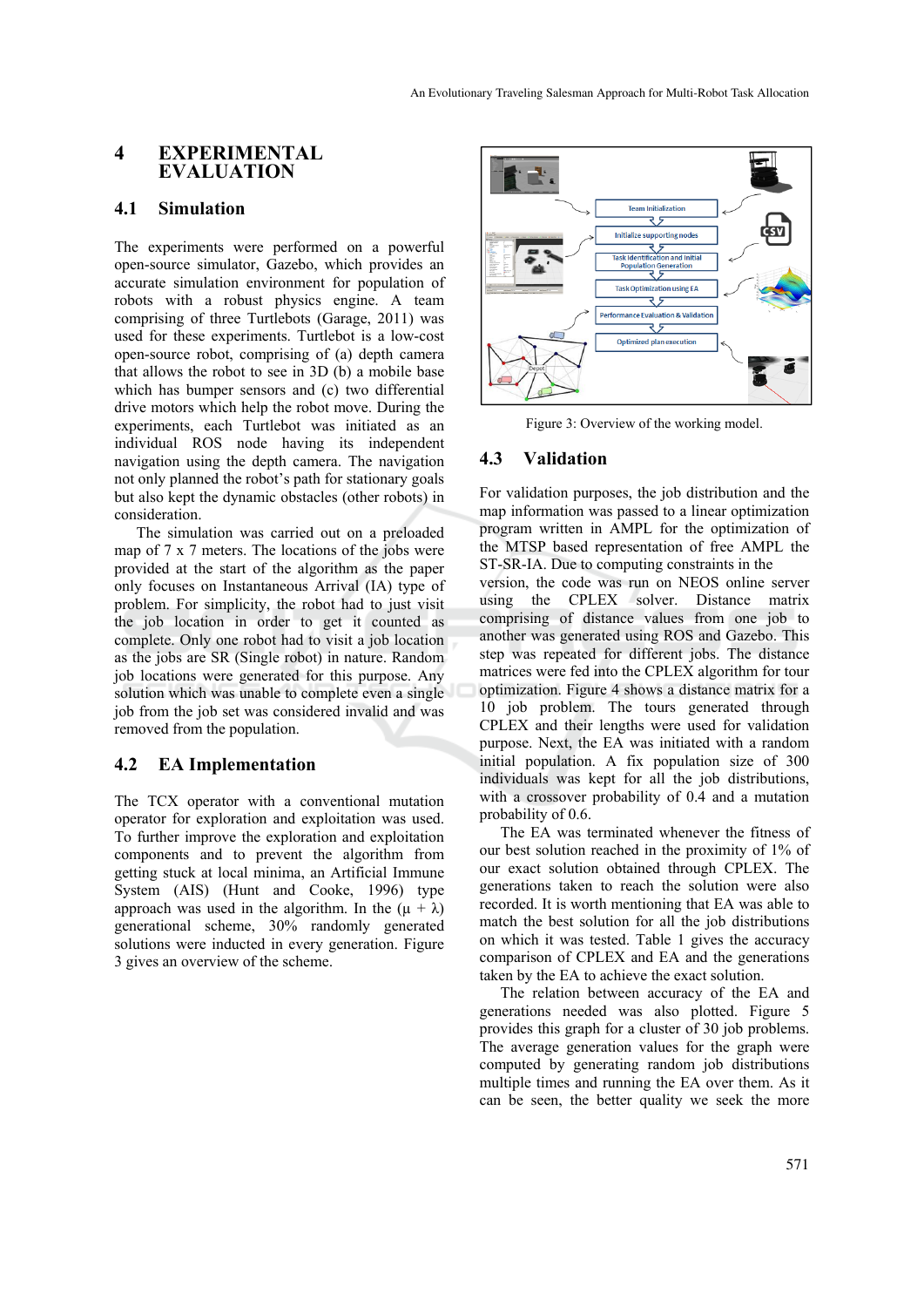generations would be needed, and it is exponential in nature.

A surface plot representing the changes in fitness value with any changes in the job distribution of the robots is shown in Figure 6. This provides a deep insight into the properties of the fitness curve. The figure shows the surface plot for the 30 job problem. from the first portion of the chromosome constant and just altering the number of jobs to be executed by each robot (that is the second portion of the chromosome). For easier visual understanding, the surface plot in Figure 6 represents the inverse of fitness values. A constant value is assigned to the combinations that are not possible, that is, for a 30 job problem, this included combinations that have a sum greater than 30.

As can be seen from the surface plot, there is a very obvious ridge along the diagonal, indicating not much difference in fitness values for minor changes in robots job distribution (keeping the job permutation in the first part of the chromosome constant). In addition, there is a very sharp valley just before the ridge of optimum values indicating the tricky nature of the fitness function. This sharp valley just before the maximization ridge explains the need for AIS like optimization strategy as it provides a certain portion of randomly generated solutions in every generation; making the EA fall out of any local optima when stuck. The combination of this ridge and valley also explains why mutation during the EA was not performed in the second half of the chromosome, as keeping the job permutation constant and making minor adjustments to the job distributions of the robot would either have made minimal changes to the fitness value (ridge) or had substantially increased the fitness value (valley). Figure 7 provides the Best so Far (BSF) and Average so Far (ASF) curves of EA for different job distributions. The figure represents a scenario having 30 jobs which are to be distributed among 3 robots by the EA. The algorithm takes around 500 generations with a population size of 300 individuals to reach within 1% of the exact solution provided by the combinatorial optimization technique. The gap between ASF and BSF is due to the 30% random individuals injected every generation for better diversity.

Table 1: Fitness comparison of CPLEX with EA.

| Jobs | <b>CPLEX</b>    | EA              | <b>Generation</b> |  |  |
|------|-----------------|-----------------|-------------------|--|--|
|      | <b>Solution</b> | <b>Solution</b> | <b>Taken</b>      |  |  |
| 10   | 25.8161         | 25.81614        | 17                |  |  |
| 15   | 33.7647         | 33.76467        | 214               |  |  |
| 20   | 29.5721         | 29.57214        | 1054              |  |  |
| 25   | 40.0248         | 40.02486        | 668               |  |  |
| 30   | 41.5489         | 41.54891        | 501               |  |  |

| Jobs |         |          |          |                |             |              |             |                |         |         |
|------|---------|----------|----------|----------------|-------------|--------------|-------------|----------------|---------|---------|
|      |         | 762116   |          | 5.10313        | 360729      | 5 10273      |             | 583326         | 3.16755 | 5.85047 |
|      | 7.62207 |          | 860519   | 4 4 9 6 7 1    | 7.8123      | 282848       | 7.2847      |                | 565692  | 4.476   |
|      |         | 860317   | $\bf{0}$ | 5.10273        | 2 2 4 0 3 5 | 583326       |             | 707114         | 3 16679 | 7.69808 |
|      | 5.10264 | 4,51497  | 5.10305  |                | 360857      |              | 7.81223     |                |         | 6.3636  |
|      | 3.60661 | 781232   | 2.23937  | 3.60673        |             | 5 00131      | 8 2 7 3 0 5 | 677749         | 225928  | 8.18333 |
|      | 5.10305 | 282845   | 583468   | $\overline{2}$ | 5.00075     | $\mathbf{0}$ | 6.40418     | $\overline{2}$ | 282848  | 4 49598 |
|      |         | 7 28 537 |          | 781273         | 8.35158     | 640425       | $^{\circ}$  | 539115         | 6.78029 |         |
|      | 5.83468 |          | 7.07117  |                | 6.7496      |              | 5.39017     | $\theta$       | 4,49671 | 282843  |
| 9    | 3.16666 | 565689   | 3.16719  |                | 2 24407     | 282845       | 67488       | 4.51497        |         |         |
| 10   | 584619  | 447693   | 765989   | 642474         | 8.11098     | 451685       | 3           | 282844         |         |         |
|      |         |          |          |                |             |              |             |                |         |         |

Figure 4: Distance matrix for 10 jobs.



Figure 5: Average number of generations taken by EA with respect to accuracy.



Figure 6: Surface Plot for 30 Job Optimum Solution.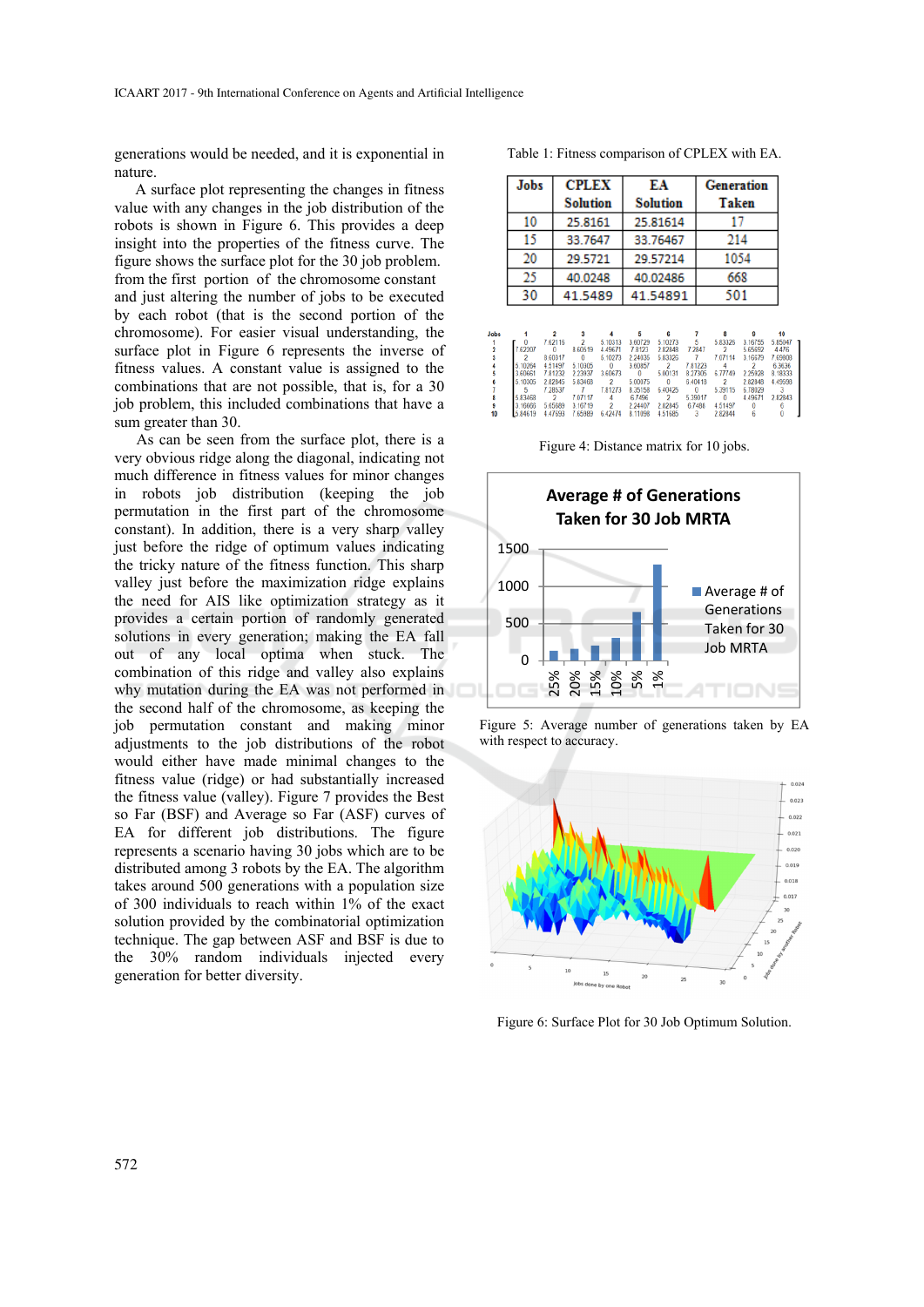

Figure 7: BSF and ASF Curves for a 30 Jobs 3 Robot ST-SR-IA problem.

# **5 CONCLUSION AND FUTURE WORK**

The paper used MTSP based chromosome representation to solve MRTA using EA. The results were compared with exact mathematical solutions obtained through CPLEX. EA provided an optimal solution in each and every case and did it in an acceptable number of generations. However, the advantage EA has over combinatorial optimization based techniques is that for dynamic environments, such as a robot team executing tasks in real life scenarios, the problem will not need remodeling if minor changes occur in the structure of the problem. Moreover, EA provide the flexibility of restarting the optimization from the last solution in case the last solution becomes invalid due to some structural changes in the problem.

The future work will focus on using this same MTSP representation for solving more complex MRTA distributions. This will allow taking advantage of EA for adjusting to changes made in problem representation more flexibly as compared to exact mathematical solutions.

# **REFERENCES**

Al-Yafi, K., Lee, H., Mansouri, A., 2009. Mtap-masim: a multi-agent simulator for the mobile task allocation problem, in: Enabling Technologies: Infrastructures for Collaborative Enterprises, 2009. WETICE'09. 18th IEEE International Workshops on. IEEE, pp. 25–27.

- Atay, N., Bayazit, B., 2006. Mixed-integer linear programming solution to multi-robot task allocation problem.
- Badreldin, M., Hussein, A., Khamis, A., Badreldin, M., Hussein, A., Khamis, A., 2013. A Comparative Study between Optimization and Market-Based Approaches to Multi-Robot Task Allocation, A Comparative Study between Optimization and Market-Based Approaches to Multi-Robot Task Allocation. Adv. Artif. Intell. Adv. Artif. Intell. 2013, 2013, e256524. doi:10.1155/2013/256524, 10.1155/2013/256524
- Berhault, M., Huang, H., Keskinocak, P., Koenig, S., Elmaghraby, W., Griffin, P., Kleywegt, A., 2003. Robot exploration with combinatorial auctions, in: Intelligent Robots and Systems, 2003.(IROS 2003). Proceedings. 2003 IEEE/RSJ International Conference on. IEEE, pp. 1957–1962.
- Carter, A.E., 2003. Design and application of genetic algorithms for the multiple traveling salesperson assignment problem. Virginia Polytechnic Institute and State University.
- Carter, A.E., Ragsdale, C.T., 2006. A new approach to solving the multiple traveling salesperson problem using genetic algorithms. Eur. J. Oper. Res. 175, 246– 257.
- Carter, A.E., Ragsdale, C.T., 2002. Scheduling pre-printed newspaper advertising inserts using genetic algorithms. Omega 30, 415–421.
- Coltin, B., Veloso, M., 2010. Mobile robot task allocation in hybrid wireless sensor networks, in: Intelligent Robots and Systems (IROS), 2010 IEEE/RSJ International Conference on. IEEE, pp. 2932–2937.
- Czyzyk, J., Mesnier, M.P., Moré, J.J., 1998. The NEOS server. IEEE Comput. Sci. Eng. 5, 68–75.
- Dolan, E.D., 2001. NEOS Server 4.0 administrative guide. ArXiv Prepr. Cs0107034.
- Fourer, R., Gay, D.M., Kernighan, B.W., 1987. AMPL: A mathematical programming language. Citeseer.
- Gale, D., 1960. The theory of linear economic models. University of Chicago press.
- Garage, W., 2011. Turtlebot. Website Httpturtlebot Comlast Visit. 11–25.
- Gerkey, B.P., 2003. On multi-robot task allocation. University of Southern California.
- Gerkey, B.P., Matarić, M.J., 2004. A Formal Analysis and Taxonomy of Task Allocation in Multi-Robot Systems. Int. J. Robot. Res. 23, 939–954. doi:10.1177/0278364904045564
- Gerkey, B.P., Matarić, M.J., 2003. On role allocation in RoboCup, in: Robot Soccer World Cup. Springer, pp. 43–53.
- Gropp, W., Moré, J., 1997. Optimization environments and the NEOS server. Approx. Theory Optim. 167– 182.
- Hunsberger, L., Grosz, B.J., 2000. A combinatorial auction for collaborative planning, in: MultiAgent